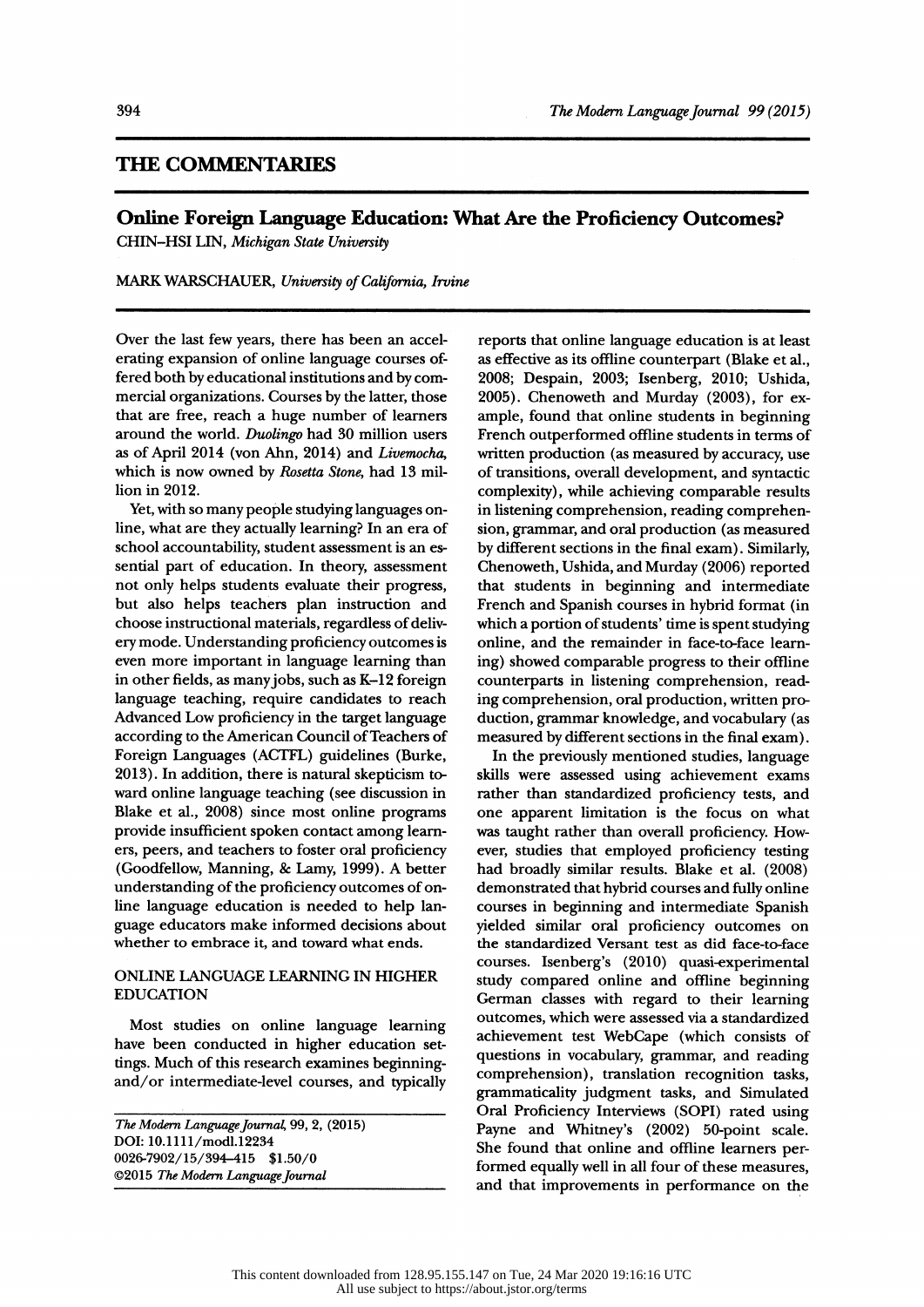#### **Perspectives**

translation-recognition and SOPI tasks were greater among online students, though these differences were not statistically significant.

 In short, published studies consistently re port the effectiveness of online higher education teaching in beginning and intermediate language courses. However, as with any area of technology based learning, a file drawer problem may be in effect, with those studies finding no benefits for online learning less likely to be published. In ad dition, if these findings are credible, questions about whether or to what extent they hold true in advanced language courses, or in LCTL courses, remain unanswered.

#### K-12 ONLINE LANGUAGE LEARNING

 Five years ago, Means et al. (2010) lamented the limited number of rigorous studies examin ing the effectiveness of online learning in K-12 contexts. Little has changed, since the situation remains unclear due to lack of data (Watson et al., 2014). In K-12 public education in the United States, not all online courses report stu dent achievement, as the requirement to do so varies by institution type. Most school districts have implemented or are in the process of imple menting some form of online learning, ranging from supplemental online courses to fully on line schools. Multi-district fully online schools are approximately as accountable as traditional brick-and-mortar schools, but other types of in stitutions and initiatives, including single-district online programs, consortium online programs, and private/independent schools, are not nec essarily required to report student achievement data, let alone proficiency benchmark data.

 A meta-analysis of online learning in K-12 set tings by Cavanaugh (2001) found that, among all subject areas, only online foreign language courses yielded negative effects. Those find ings, however, may be obsolete due to dramatic changes in K-12 online learning over the past 15 years. In addition, the absence of clear ref erences to the studies that Cavanaugh analyzed makes it impossible to ascertain what may have caused these negative effects.

 For the past year and a half, the lead author has been conducting research on Michigan Virtual School (MVS) , a statewide supplemental program in which students take individual online courses while also being enrolled in a physical or cyber school within the same state. Most of the foreign language courses offered at MVS are self-adaptive tribute<br>and have only one deadline: by the final exam. online and have only one deadline: by the final exam. Theoretically, a teacher can grade assignments handed in from the first to the last week of the

 term on the very last day. Students can also com plete a course in a very short period of time. Such a design is worrisome because it may shield teach ers from knowledge of their students' progress and thereby preclude early intervention when there are problems. Without regular formative as sessment, learning relies heavily—arguably, too heavily-on students' capacity for self-regulation. It is even more worrisome, given that self regulation is impacted by learner motivation, that 62% of online enrollments in virtual schools fall into the category of credit recovery (Queen & Lewis, 2011), a category that frequently overlaps with poorly motivated students. A recent study of North Carolina Virtual Public School prompts a further concern: Oliver, Kellogg, and Patel (2012) report that students enrolled in foreign language courses at the school had significantly lower per ceptions of their online course than students tak ing other subjects had of theirs, while just 19% of intermediate and advanced foreign language stu dents perceived that they learned as much online as they did in offline courses.

#### ONLINE LANGUAGE LEARNING WEBSITES

 The extent to which out-of-school self-initiated online language learning can improve language proficiency is still an under-researched area. Cur rently, Livemocha and Duolingo do not incorporate proficiency tests at the point of course comple tion. However, Duolingo does have an adaptive placement test to help determine the appropriate course for a learner to enroll in. A recent study by Vesselinov and Grego (2012) indicated that 34 hours spent learning Spanish on Duolingo yielded similar results (as assessed by WebCape) to taking the first semester of Spanish in college, whereas Rosetta Stone users had to study between 55 to 60 hours to achieve similar results (Vesseli nov, 2009). These findings should be interpreted with caution, however, as they assess achievement, not proficiency, and may not be generalizable to students of other languages or at other levels.

#### ONLINE PROFICIENCY TESTING

 Most studies on measuring language learning in online environments focus on achievement, not proficiency. One reason may be the scarcity of online language courses at the advanced level. The costs and organizational challenges of online proficiency testing may also con tribute to the lack of proficiency testing in language instruction environments, especially given the physical dispersal of en rolled students (Blake et al., 2008; Malone &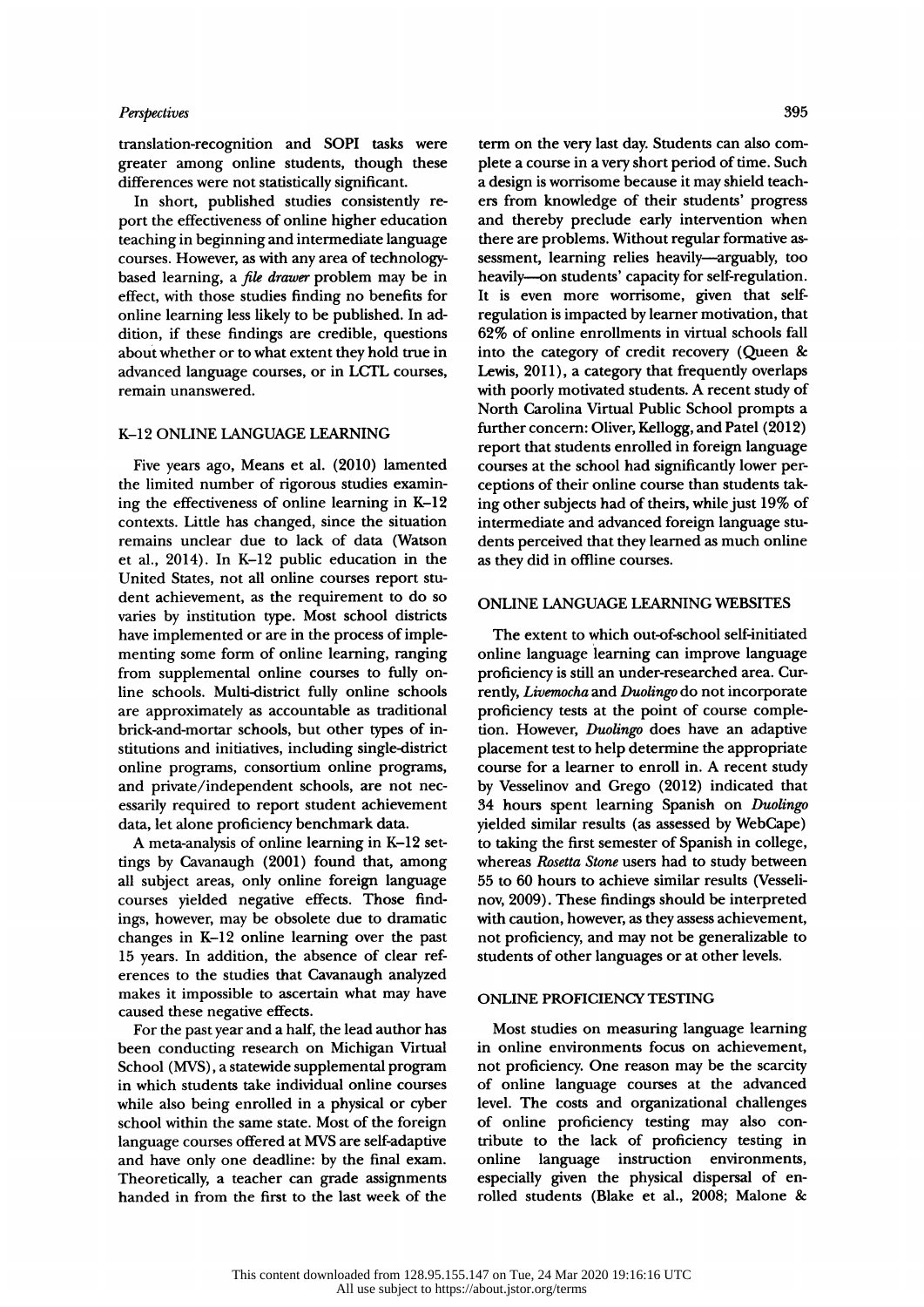Montee, 2010). Proficiency tests that can be administered remotely (e.g., online or tele phone) might help administrators and re searchers tackle this task. Currently, several proficiency tests are available for placement or research purposes through online or telephone administration, such as ACTFL's Assessment of Performance toward Proficiency in Languages (AAPPL) and Versant.

 AAPPL is a web-based assessment of proficiency in interpretive listening, interpretive speaking, in terpersonal listening and speaking, and presen tational writing. The test takes about 2 hours to complete and is administered via a virtual instructor.

 Versant tests, developed by Pearson Education, are available in six languages, including English, Arabic, Chinese, Dutch, French, and Spanish, and have been employed in several studies (Blake et al., 2008; Nielson, 2011). They can be admin istered over the phone or on a computer with Internet access and take 15 minutes to complete. Versant provides scores in overall proficiency, sentence mastery, vocabulary, fluency, and pro nunciation. Versant tests evaluate the examinees' level of automaticity with the language (see Blake et al., 2008), which is different from the ACTFL OPI that assesses three modes of communica tion. Versant has a high test-retest reliability and strong correlation with the Oral Proficiency Interviews conducted by ACTFL and the Inter agency Language Roundtable (Fox & Fraser, 2009).

 WebCape, an online adaptive placement exam ination designed by Brigham Young University, is widely used in higher education. It is available in Spanish, French, German, Russian, ESL, Chinese, and Italian. WebCAPE has a high validity in Span ish (.91), German (.89), and French (.80), as well as high test-retest reliability in the same three lan guages (.86, .80, and .76, respectively) (see Web- Cape, n.d., for details). WebCape claims to have calibrated the test in accordance with ACTFL pro ficiency guidelines, but no technical report can be found on the website.

 The Language Acquisition Resource Center at San Diego State University has developed an online oral proficiency test called the Computer Assisted Screening Tool (CAST; Language Acquisi tion Resource Center, n.d.) that claims to provide similar results as the ACTFL OPI. The Center for Language Education and Research at Michigan State University is currently developing a fully on line oral proficiency testing program for LCTLs, which is expected to be released later in 2015 (Center for Language Education and Research,  n.d.). The Center for Applied Linguistics has developed a computerized OPI, which has com parable scores with SOPI (Kenyon & Malabonga, 2001; also see discussion in Kenyon, Malabonga, 8c Carpenter, 2001), but it has to be administered on a dedicated computer with its software license.

 In summary, a number of different institu tions or organizations are developing online or computer-based proficiency tests. Further devel opment and evaluation of these tests will surely gain in the attention of applied linguistics in the coming years. This will be important for a num ber of domains, including teacher education, as we have not yet seen any studies indicating that online language courses produce the high pro ficiency outcomes required by K-12 foreign lan guage teacher candidates.

#### FUTURE RESEARCH

 Future research on online proficiency testing will thus be an important topic for applied linguis tics in coming years. Documenting proficiency at tainment in online courses in K-12 and postsec ondary contexts will help to determine if students develop general communicative competence be yond the specific goals set up in the course. Re search that deploys widely used extant proficiency measures, such as the ACTFL OPI and other vali dated proficiency tests, can be especially valuable.

 A closer linkage is also needed between computer-based assessment and instruction (see discussion in Laurier, 2000) . Accordingly, another aim of future research might be to examine ways of integrating proficiency testing into in structional and learning processes. One way this can be accomplished is by using online adap tive criterion-referenced proficiency tests, which evaluate test-takers' capability to perform a cer tain language task (Brown, 2005). Duolingo, for example, has an online placement test to deter mine users' level of proficiency in the target lan guage and recommend courses appropriate to their level.

 Another promising approach is dynamic as sessment, employed by Oskoz (2005) to evaluate developmental outcomes that occurred through computer-mediated communication. Rooted in Vygotsky's (1978) concept of the zone of proxi mal development, dynamic assessment is a special approach that involves a teacher's intervention. Using a pretest-intervention-posttest paradigm, assessors examine the degree to which learn ers are able to acquire new skills and predict individuals' learning ability. One aim of future research might be to use computer-mediated